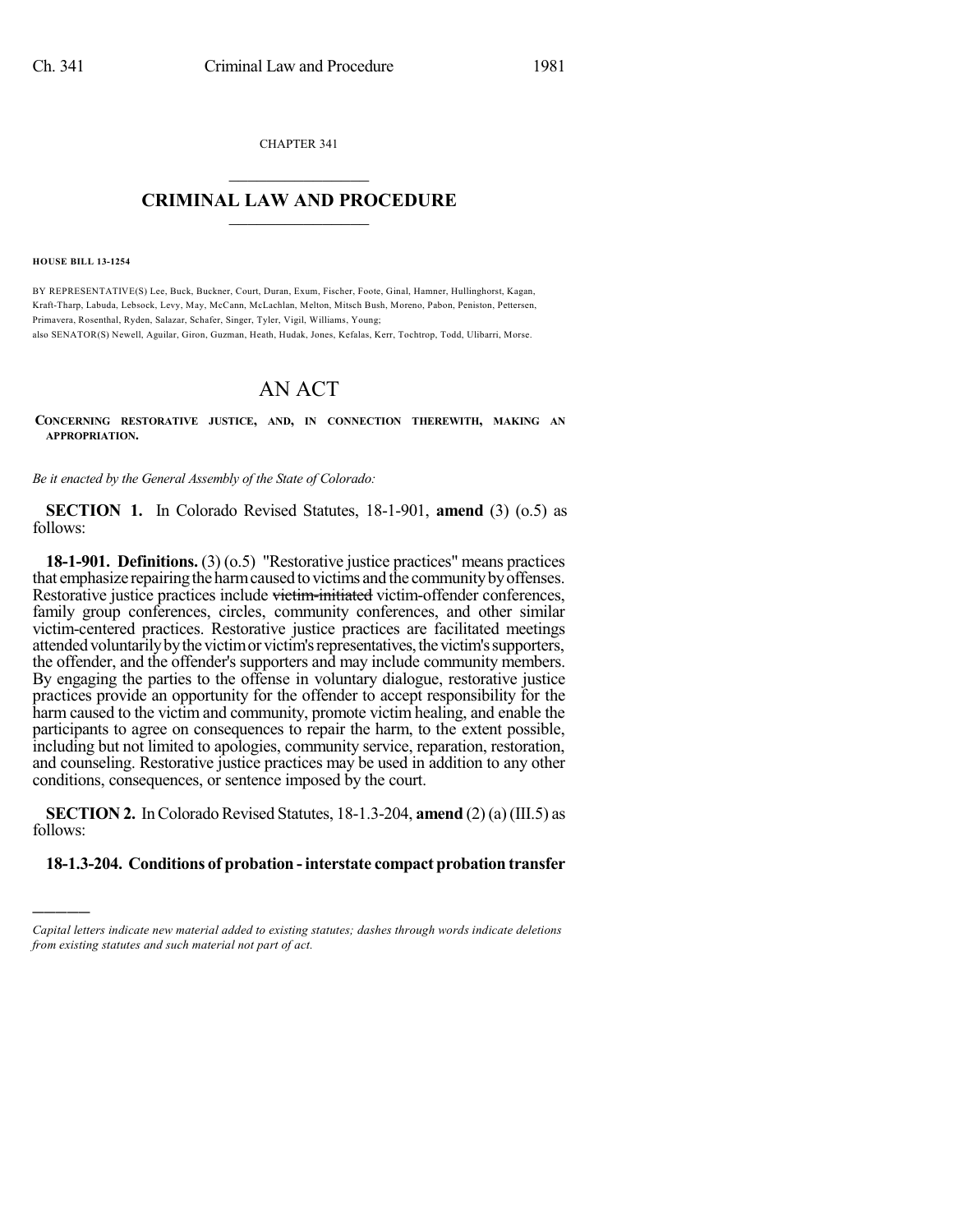**cash fund - creation.** (2) (a) When granting probation, the court may, as a condition of probation, require that the defendant:

(III.5) Participate in restorative justice practices, as defined in section 18-1-901  $(3)$  (o.5), if available in the jurisdiction, requested by the victim who has been informed about restorative justice practices pursuant to section  $24-4.1-303(11)(g)$ , C.R.S., and the defendant is determined suitable by a designated restorative justice practices facilitator. IF A DEFENDANT WANTS TO PARTICIPATE IN RESTORATIVE JUSTICE PRACTICES, THE DEFENDANT MUST MAKE THE REQUEST TO THE DISTRICT ATTORNEY OR THE LAW ENFORCEMENT AGENCY ADMINISTERING THE PROGRAM AND MAY NOT MAKE THE REQUEST TO THE VICTIM. IF REQUESTED BY THE DEFENDANT, DISTRICT ATTORNEY, OR LAW ENFORCEMENT AGENCY, A VICTIM-OFFENDER CONFERENCE MAY ONLY BE CONDUCTED AFTER THE VICTIM IS CONSULTED BY THE DISTRICT ATTORNEY AND OFFERED THE OPPORTUNITY TO PARTICIPATE OR SUBMIT A VICTIM IMPACT STATEMENT. IF A VICTIM ELECTS NOT TO ATTEND, A VICTIM OFFENDER CONFERENCE MAY BE HELD WITH A SUITABLE VICTIM SURROGATE OR VICTIM ADVOCATE, AND THE VICTIM MAY SUBMIT A VICTIM-IMPACT STATEMENT.To be eligible for restorative justice practices, the defendant shall not have been convicted of unlawful sexual behavior as defined in section 16-22-102 (9), C.R.S., a crime in which the underlying factual basisinvolves domestic violence, as defined in section 18-6-800.3 (1), stalking as defined in section 18-3-602, or violation of a protection order as defined in section 18-6-803.5. Any statements made during a restorative justice conference shall be confidential and shall not be used as a basis for charging or prosecuting the defendant unless the defendant commits a chargeable offense during the conference. Failure to complete the requirements arising from a restorative justice conference may be considered a violation of probation. Nothing in this subparagraph (III.5) shall be construed to require a victim to participate in RESTORATIVE JUSTICE PRACTICES OR a restorative justice victim-offender conference.

**SECTION 3.** In Colorado Revised Statutes, 19-1-103, **amend** (44) as follows:

**19-1-103. Definitions.** As used in this title or in the specified portion of this title, unless the context otherwise requires:

(44) "Diversion" means a decision made by a person with authority or a delegate of that person that results in specific official action of the legal system not being taken in regard to a specific juvenile or child and in lieu thereof providing individually designed services by a specific program. The goal of diversion is to prevent further involvement of the juvenile or child in the formal legal system. Diversion of a juvenile or child may take place either at the prefiling level as an alternative to the filing of a petition pursuant to section 19-2-512 or at the postadjudication level as an adjunct to probation services following an adjudicatory hearing pursuant to section 19-3-505 or a disposition as a part of sentencing pursuant to section 19-2-907. "Services", as used in this subsection (44), includes but is not limited to diagnostic needs assessment, restitution programs, community service, job training and placement, specialized tutoring, constructive recreational activities, general counseling and counseling during a crisis situation, and follow-up activities. Services may include restorative justice practices as defined in section  $18-1-901$  (3) (o.5), C.R.S., as requested by the victim, after being informed about restorative justice practices pursuant to section  $24-4.1-303(11)(g)$ , C.R.S., and as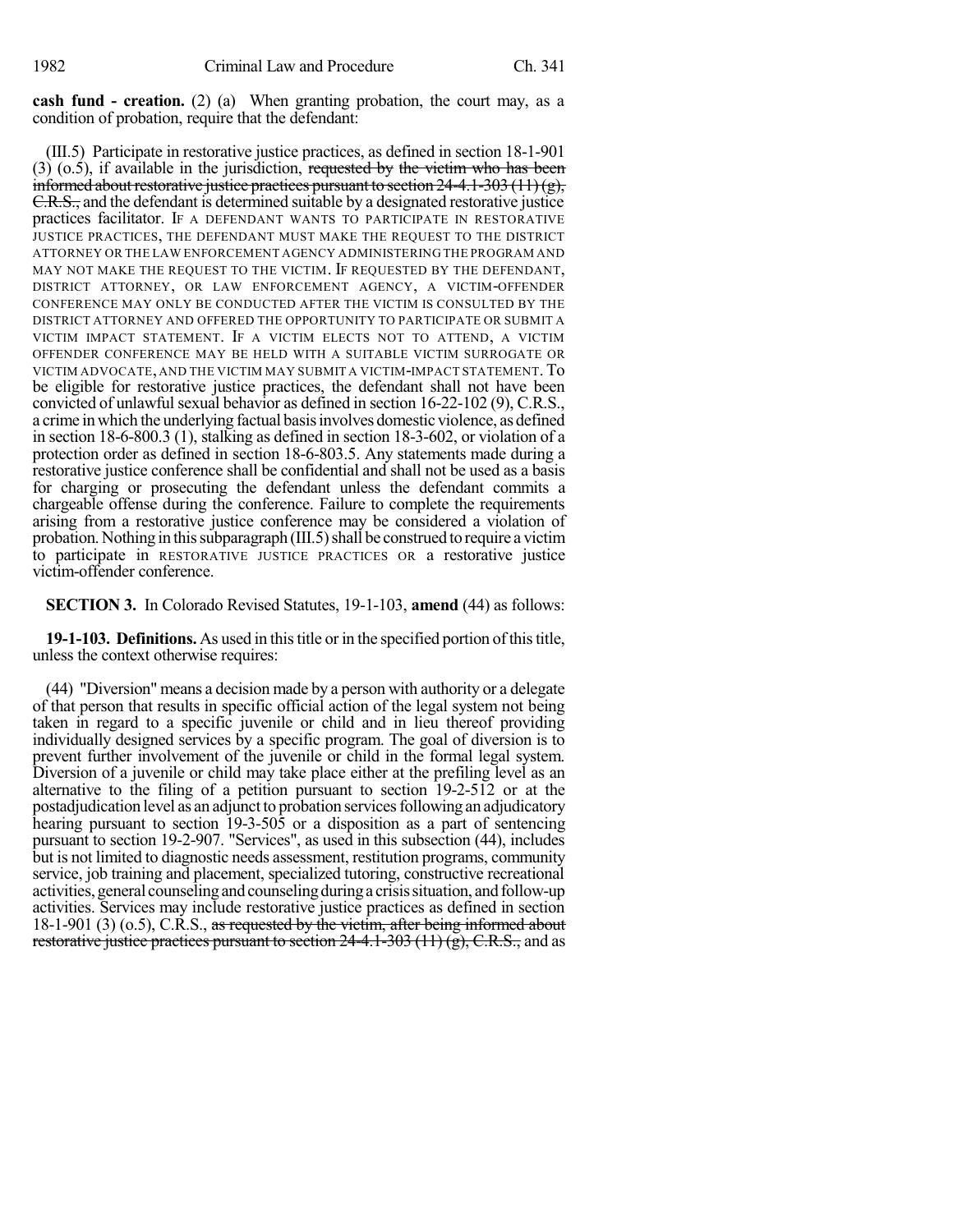deemed suitable by the probation department or a designated restorative justice practices facilitator. Such practices may include victim-offender conferences, if requested by the victim. Restorative justice practices shall be conducted by facilitators recommended by the district attorney.

**SECTION 4.** In Colorado Revised Statutes, 19-2-213, **amend** (1) and (2) (g); and **add** (2) (i), (2) (j), (2) (k), (2) (l), and (2) (m) as follows:

**19-2-213. Restorative justice coordinating council - establishment membership - repeal.**(1)(a) A council to provide assistance and education related to restorative justice programs is hereby established. The council shall be known as the "restorative justice coordinating council" and shall be established in the state judicial department within the office of the state court administrator. To the extent that resources permit, the restorative justice coordinating council shall support the development of restorative justice programs, serve as a central repository for information, assist in the development and provision of related education and training, and provide technical assistance to entities engaged in or wishing to develop restorative justice programs.

(b) IN ORDER TO ASSESS THE EFFICACY OF RESTORATIVE JUSTICE PRACTICES IN PROVIDING SATISFACTION TO PARTICIPANTS, THE COUNCIL SHALL DEVELOP A UNIFORM RESTORATIVE JUSTICE SATISFACTION EVALUATION BY SEPTEMBER 1,2013. THE EVALUATION MUST BE BASED ON RESEARCH PRINCIPLES. THE EVALUATION SHALL INCLUDE A PRE-CONFERENCE QUESTIONNAIRE TO ESTABLISH A BASELINE AND A POST-CONFERENCE QUESTIONNAIRE THAT IS SUITABLE TO ADMINISTER TO RESTORATIVE JUSTICE PARTICIPANTS, INCLUDING COMMUNITY MEMBERS, PARTICIPATING VICTIMS, AND OFFENDERS.

(c) (I) THE COUNCIL SHALL DEVELOP A DATABASE OF EXISTING RESTORATIVE JUSTICE PROGRAMS IN THE STATE BY DECEMBER 31, 2013, AND UPDATE IT ANNUALLY BY DECEMBER 31 OF EACH YEAR.

(II) THE DATABASE MUST CONSIST OF THE FOLLOWING INFORMATION:

(A) THE LOCATION OF THE RESTORATIVE JUSTICE PROGRAM;

(B) THE TYPES OF RESTORATIVE JUSTICE PRACTICES USED IN THE PROGRAM AND THE COSTS AND FEES ASSOCIATED WITH THE PRACTICES; AND

(C) THE BACKGROUND,TRAINING,AND RESTORATIVE JUSTICE EXPERIENCE OF THE FACILITATORS IN THE RESTORATIVE JUSTICE PROGRAM.

(d) (I) THE COUNCIL SHALL COLLECT INFORMATION REGARDING RESTORATIVE JUSTICE PRACTICES IN THE STATE AND SHALL REPORT TO THE JUDICIARY COMMITTEES OF THE SENATE AND HOUSE REPRESENTATIVES BY JANUARY 31, 2014. THE REPORT MUST INCLUDE INFORMATION ON THE NUMBER OF CASES IN WHICH RESTORATIVE JUSTICE WAS CONSIDERED, USED, AND NOT USED, INCLUDING THE DEMOGRAPHIC INFORMATION OF THE INDIVIDUALS, A DESCRIPTION OF THE RESTORATIVE JUSTICE PRACTICES USED, AND THE RESULTS OF THE UNIFORM RESTORATIVE JUSTICE SATISFACTION EVALUATION. THE INFORMATION MUST ALSO BE IDENTIFIED BY THE COURT EMPLOYING THE RESTORATIVE JUSTICE PRACTICES, BY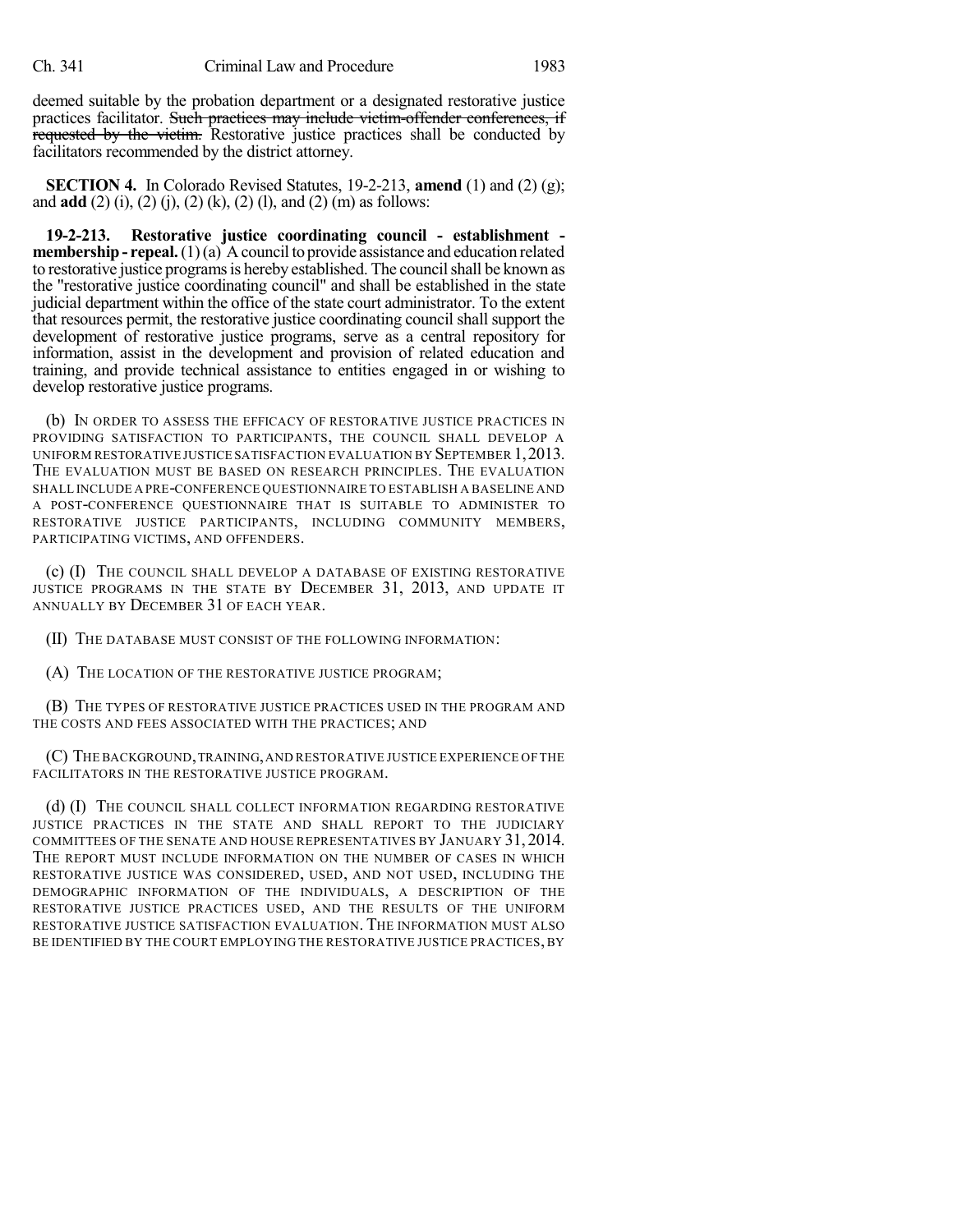THE OUTCOME OF THE RESTORATIVE JUSTICE PRACTICES, AND BY THE POINT IN THE CRIMINAL OR JUVENILE JUSTICE PROCESS IN WHICH RESTORATIVE JUSTICE WAS CONSIDERED OR USED.

(II) THIS SECTION IS REPEALED, EFFECTIVE JULY 1, 2014.

(2) The restorative justice coordinating council shall include, at a minimum, the following:

 $(g)$  A victim's advocate REPRESENTATIVE within the judicial department with restorative justice experience who shall be appointed by the state court administrator; and

(i) A REPRESENTATIVE FROM THE STATE BOARD OF PAROLE APPOINTED BY THE CHAIR OF THE PAROLE BOARD;

(j) A REPRESENTATIVE FROM THE DEPARTMENT OF CORRECTIONS APPOINTED BY THE EXECUTIVE DIRECTOR OF THE DEPARTMENT OF CORRECTIONS;

(k) A REPRESENTATIVE FROM A NONGOVERNMENT STATEWIDE ORGANIZATION REPRESENTING VICTIMS APPOINTED BY THE EXECUTIVE DIRECTOR OF THE DEPARTMENT OF PUBLIC SAFETY;

(l) THREE RESTORATIVE JUSTICE PRACTITIONERS APPOINTED BY THE STATE COURT ADMINISTRATOR; AND

(m) A REPRESENTATIVE OF THE JUVENILE PAROLE BOARD APPOINTED BY THE CHAIR OF THE JUVENILE PAROLE BOARD.

**SECTION 5.** In Colorado Revised Statutes, **add** 19-2-510.5 as follows:

**19-2-510.5. Restorative justice pilot project - definitions - repeal.** (1) THE GENERAL ASSEMBLY FINDS THAT:

(a) JUVENILES SHOULD BE CONFRONTED WITH AND HELD ACCOUNTABLE FOR THEIR OFFENDING BEHAVIOR AND GIVEN OPPORTUNITIES TO TAKE RESPONSIBILITY FOR THEIR ACTIONS BY MAKING AMENDS TO THE VICTIM AND COMMUNITY;

(b) JUVENILE OFFENDING IS OFTEN OPPORTUNISTIC BEHAVIOR, WHICH IS OUTGROWN;

(c) INVOLVEMENT WITH THE JUVENILE JUSTICE SYSTEM CAN BE DETRIMENTAL TO JUVENILES AND SHOULD BE PREVENTED WHEN POSSIBLE;

(d) BY INVOLVING JUVENILES IN RESTORATIVE JUSTICE PRACTICES, THEY CAN BETTER UNDERSTAND THE EFFECTS OF THEIR CONDUCT IN HUMAN TERMS;

(e) THE JUVENILE JUSTICE SYSTEM SHOULD INCORPORATE EVIDENCE-BASED PRACTICES DERIVED FROM THE PILOT PROJECT'S RESEARCH AND DATA;

(f) IT IS THE INTENT OF THE GENERAL ASSEMBLY THAT THIS SECTION: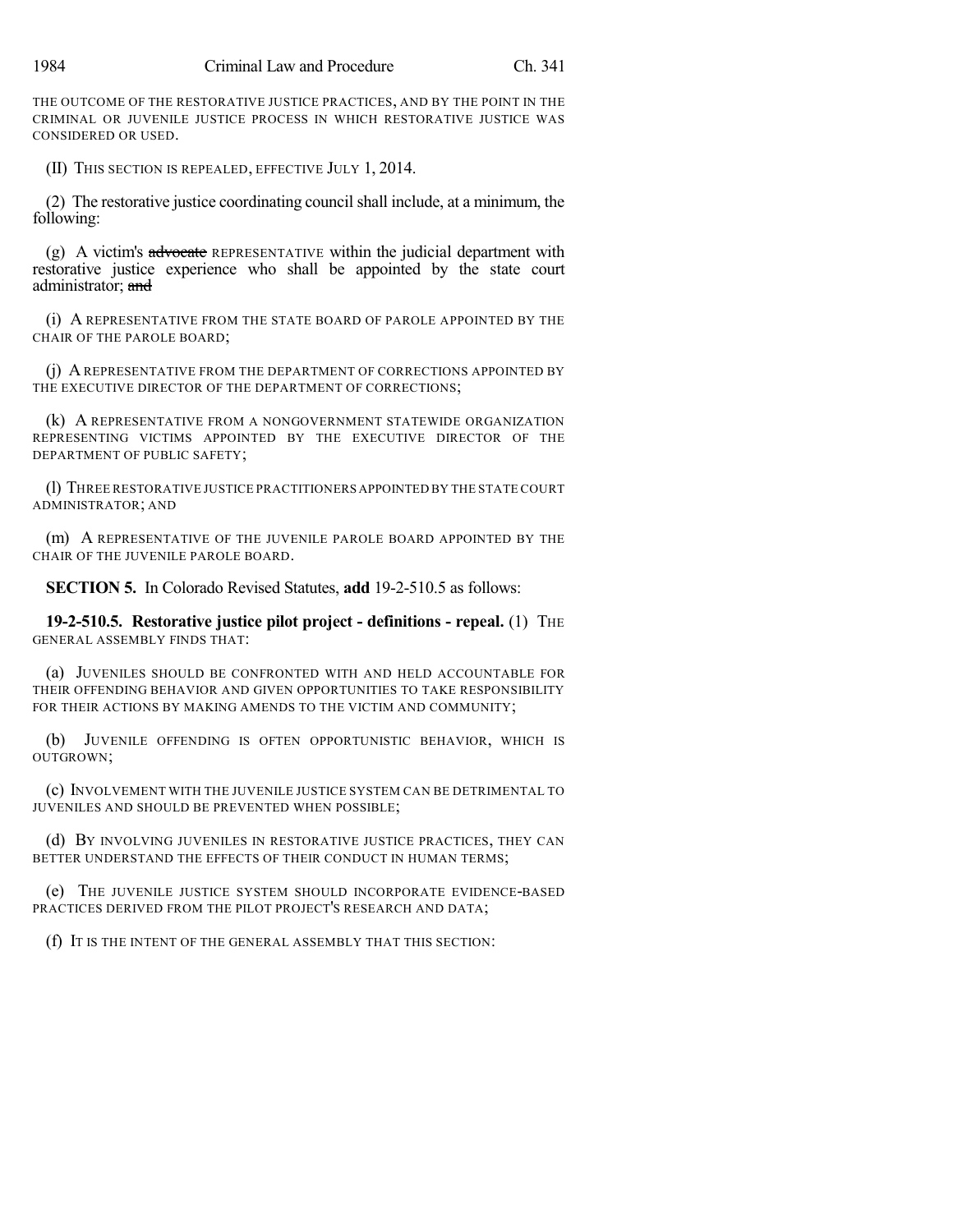#### Ch. 341 Criminal Law and Procedure 1985

(I) ESTABLISH A PILOT PROGRAM TO FACILITATE AND ENCOURAGE DIVERSION OF JUVENILES FROM THE JUVENILE JUSTICE SYSTEM TO RESTORATIVE JUSTICE PRACTICES, BOTH TO PROVIDE DATA TO ASSESS THE EFFICACY OF RESTORATIVE JUSTICE TO REDUCE RECIDIVISM, TO ASSIST IN REPAIRING THE HARM CAUSED TO VICTIMS AND THE COMMUNITY, INCREASE VICTIM, OFFENDER, AND COMMUNITY MEMBER SATISFACTION, AND REDUCE COST; AND TO PROMOTE THE RESTORATIVE JUSTICE PRINCIPLES OFRECONCILIATION,RESPONSIBILITY,REINTEGRATION,RESPECT, RELATIONSHIP-BUILDING, AND RESTITUTION; AND

(II) FACILITATE AND ENCOURAGE DIVERSION OF JUVENILES FROM THE JUVENILE JUSTICE SYSTEM WHEN DIVERSION MAY PREVENT JUVENILES FROM COMMITTING ADDITIONAL CRIMINAL ACTS, RESTORE VICTIMS OF CRIME, FACILITATE THE JUVENILES' ABILITY TO PAY RESTITUTION TO VICTIMS OF CRIME, AND REDUCE THE NUMBER OF CASES IN THE JUVENILE JUSTICE SYSTEM. RESTORATIVE JUSTICE SHOULD ENSURE ACCOUNTABILITY WHILE ALLOWING JUVENILES TO AVOID THE COLLATERAL CONSEQUENCES ASSOCIATED WITH CRIMINAL CHARGES AND CONVICTIONS.

(2) (a) THERE SHALL BE A RESTORATIVE JUSTICE PILOT PROJECT. THE PILOT PROJECT CONSISTS OF TWO NEW RESTORATIVE JUSTICE PROGRAMS IN THE TENTH AND NINETEENTH JUDICIAL DISTRICT AND TWO EXISTING RESTORATIVE JUSTICE PROGRAMS IN THE TWELFTH AND TWENTIETH JUDICIAL DISTRICTS.

(b) THE PILOT PROJECT SITES DESCRIBED IN PARAGRAPH (a) OF THIS SUBSECTION (2) MUST PROVIDE TO THE DIVISION OF CRIMINAL JUSTICE IN THE DEPARTMENT OF PUBLIC SAFETY THE FOLLOWING INFORMATION BASED ON THE PREVIOUS YEAR BY JULY 1, 2014, AND JULY 1, EACH YEAR THEREAFTER:

(I) ADESCRIPTION OF THE TYPES OF RESTORATIVE JUSTICE PRACTICES USED AND COSTS ASSOCIATED WITH EACH PRACTICE;

(II) THE NUMBER OF JUVENILES IN THE JURISDICTION'S JUVENILE JUSTICE SYSTEM WHO MET THE CRITERIA IN PARAGRAPH (b) OF SUBSECTION (3) OF THIS SECTION;

(III) THE NUMBER OFJUVENILES WHO PARTICIPATED IN THE RESTORATIVE JUSTICE PROGRAM, INCLUDING DEMOGRAPHIC INFORMATION CONSISTING OF THE JUVENILE'S AGE, RACE, AND GENDER, AND EACH CHARGE AT ARREST;

(IV) THE NUMBER OF JUVENILES PARTICIPATING IN THE RESTORATIVE JUSTICE PROGRAM WHO REACHED AN AGREEMENT TO REPAIR THE HARM AND SUCCESSFULLY COMPLETED THE RESTORATIVE JUSTICE PROGRAM AND THE NUMBER OF JUVENILES WHO DID NOT COMPLETE THE RESTORATIVE JUSTICE PROGRAM AND THE REASON FOR NONCOMPLETION;

(V) THE RESULTS OF THE UNIFORM RESTORATIVE JUSTICE SATISFACTION EVALUATION DEVELOPED PURSUANT TO SECTION  $19-2-213(1)(b)$ ;

(VI) THE NUMBER OF JUVENILES WHO PARTICIPATED IN THE RESTORATIVE JUSTICE PROGRAM AND HAD A SUBSEQUENT ARREST OR JUVENILE PETITION FILED AGAINST HIM OR HER IN THE SAME OR ANOTHER JUDICIAL DISTRICT WITHIN ONE YEAR; AND

(VII) THE NUMBER OF VICTIMS WHO: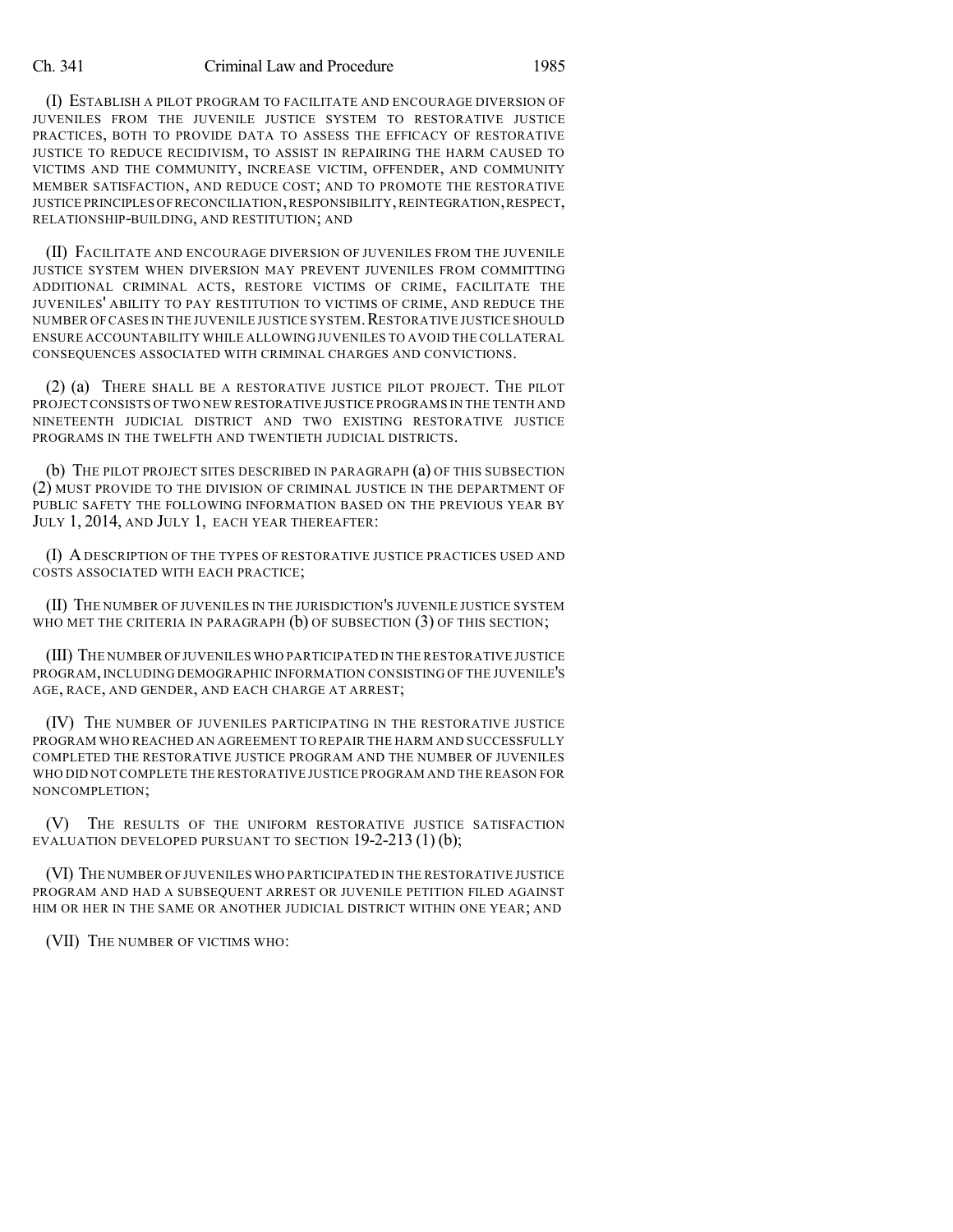(A) WERE CONTACTED FOR PARTICIPATION;

(B) PARTICIPATED;

(C) SUBMITTED VICTIM IMPACT STATEMENTS;

(D) SENT A SURROGATE; OR

(E) DECLINED TO PARTICIPATE IN A RESTORATIVE JUSTICE PROGRAM.

(c) (I) THE DIVISION OF CRIMINAL JUSTICE SHALL PREPARE A REPORT BASED ON THE INFORMATION IT RECEIVES PURSUANT TO PARAGRAPH (b) OF THIS SUBSECTION (2) BY DECEMBER 1, 2014.

(II) THE DIVISION OF CRIMINAL JUSTICE SHALL PREPARE A REPORT THAT INCLUDES A SUMMARY OF THE PILOT PROJECT SITES AND THE EXISTING SITES BASED ON THE INFORMATION IT RECEIVES PURSUANT TO PARAGRAPH  $(b)$  OF THIS SUBSECTION  $(2)$  BY DECEMBER 1, 2015.

(3)(a) THE PILOT PROJECT AND EXISTING SITES MUST IMPLEMENT A RESTORATIVE JUSTICE PROGRAM THAT REQUIRES THE DISTRICT ATTORNEY, PRIOR TO FILING CHARGES, TO ASSESS IF THE JUVENILE IS SUITABLE FOR PARTICIPATION IN THE RESTORATIVE JUSTICE PILOT PROGRAM BASED ON THE CONSIDERATIONS SET FORTH IN SECTION 19-2-512 (2). IF THE ASSESSMENT DETERMINES THE JUVENILE IS SUITABLE, THE DISTRICT ATTORNEY, AFTER CONSULTATION WITH THE VICTIM IN A VICTIMS' RIGHTS ACT CRIME, MAY OFFER THE JUVENILE PREFILING DIVERSION TO A PROGRAM UTILIZING RESTORATIVE JUSTICE PRACTICES. IF THE JUVENILE ACCEPTS PARTICIPATION IN THE PROGRAM UTILIZING RESTORATIVE JUSTICE PRACTICES, THE DISTRICT ATTORNEY SHALL NOT FILE THE PETITION.THE DISTRICT ATTORNEY SHALL PLACE THE JUVENILE IN A DIVERSION PROGRAM UTILIZING RESTORATIVE JUSTICE PRACTICES, AND THE JUVENILE SHALL PAY A FEE OF ONE HUNDRED TWENTY-FIVE DOLLARS, BUT THE FEE MAY BE REDUCED ON SLIDING SCALE BASED ON INCOME CONSISTENT WITH GUIDELINES USED TO DETERMINE ELIGIBILITY FOR APPOINTMENT OF COUNSEL. IF THE JUVENILE SUCCESSFULLY COMPLETES THE PROGRAM, THE DISTRICT ATTORNEY SHALL NOT FILE A PETITION AGAINST THE JUVENILE FOR THE ALLEGED CRIMES THAT LED TO PARTICIPATION IN THE PROGRAM. IF THE JUVENILE IS CHARGED WITH A NEW OFFENSE WHILE IN THE PROGRAM OR DOES NOT SUCCESSFULLY COMPLETE THE PROGRAM UTILIZING RESTORATIVE JUSTICE PRACTICES, THE DISTRICT ATTORNEY MAY INITIATE A PETITION AGAINST THE JUVENILE AND SHALL PROCEED AS AUTHORIZED IN THIS ARTICLE.ANY STATEMENTS MADE DURING THE CONFERENCE ARE CONFIDENTIAL AND MAY NOT BE USED AS A BASIS FOR CHARGING OR PROSECUTING THE DEFENDANT UNLESS THE DEFENDANT COMMITS A CHARGEABLE OFFENSE DURING THE CONFERENCE. EACH PARTICIPANT IN THE RESTORATIVE JUSTICE PROGRAM SHALL COMPLETE THE UNIFORM RESTORATIVE JUSTICE SATISFACTION EVALUATION.

- (b) FOR PURPOSES OF THIS SUBSECTION (3), "JUVENILE" MEANS A PERSON WHO:
- (I) IS LESS THAN EIGHTEEN YEARS OF AGE;
- (II) HAS NOT BEEN PREVIOUSLY ADJUDICATED FOR AN OFFENSE THAT WOULD BE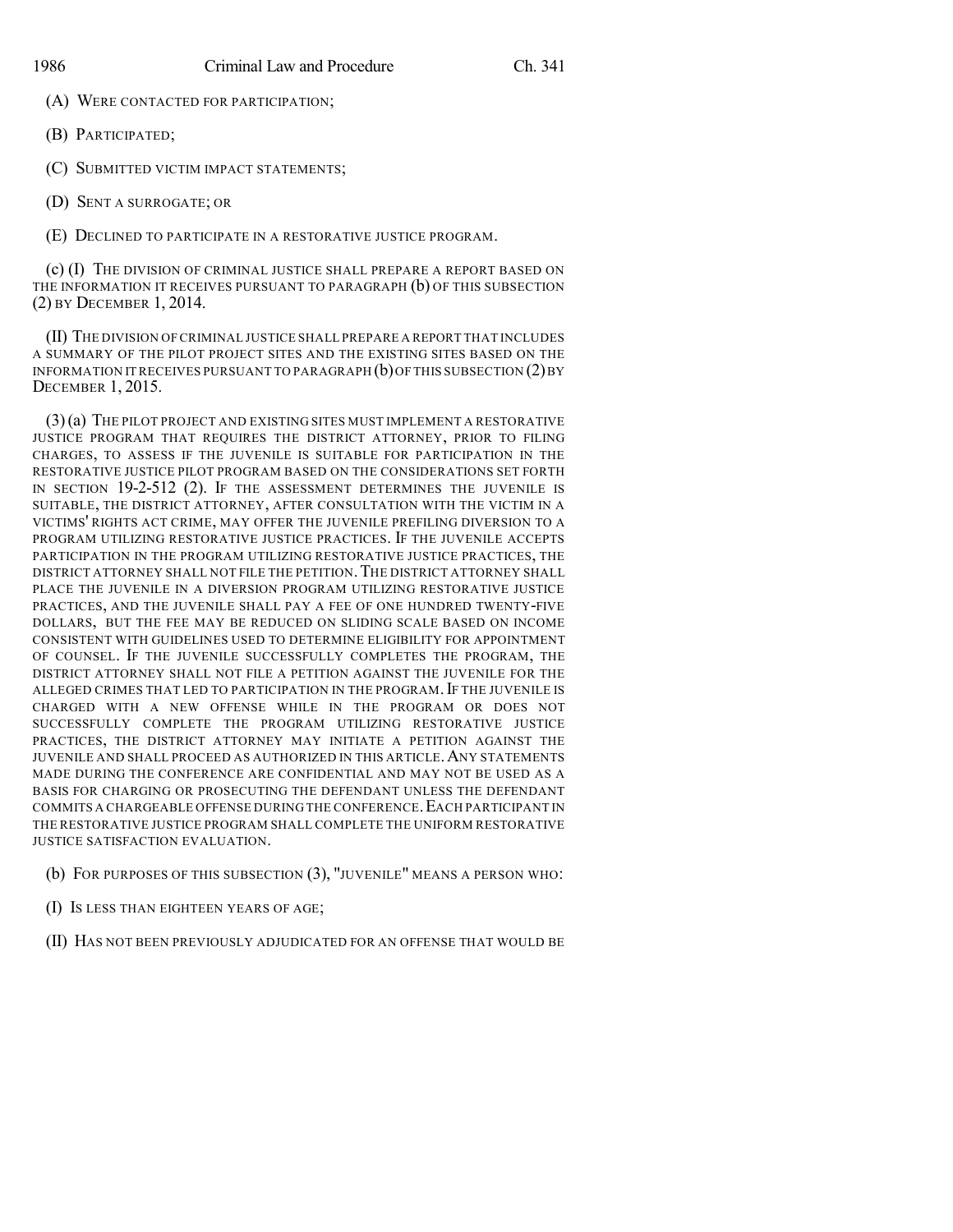A FELONY IF COMMITTED BY AN ADULT AND HAS NOT PREVIOUSLY PARTICIPATED IN THE PILOT PROJECT ESTABLISHED BY THIS SECTION; AND

(III) COULD BE CHARGED IN A PETITION ONLY WITH THE FOLLOWING CRIMES:

(A) A MISDEMEANOR, EXCLUDING THOSE IN TITLE 42, C.R.S., IF CHARGED AGAINST AN ADULT; OR

(B) A CLASS 3, 4, 5, OR 6 FELONY, IF CHARGED AGAINST AN ADULT AND THE DISTRICT ATTORNEY SELECTS THE JUVENILE FOR PARTICIPATION IN THE PROGRAM.

(4) BEFORE IMPLEMENTING A RESTORATIVE JUSTICE PILOT PROJECT, EACH JUDICIAL DISTRICT SHALL, IN CONSULTATION WITH THE COUNCIL, ESTABLISH GUIDELINES TO BE FOLLOWED FOR SUCH PROJECT.SUCH GUIDELINES SHALL INCLUDE: AFRONT-END ASSESSMENT OF THE OFFENDER, THE CRIME, VICTIM IMPACT, AND THE BEST METHODOLOGY TO INVOLVE VICTIMS; CONSIDERATION FOR SERVICES AND PROGRAMMATIC SUPPORT AVAILABLE; AND A THOROUGH AND APPROPRIATE EVALUATION OF THE PILOT PROJECT.

(5) THE RESTORATIVE JUSTICE PILOT PROJECT SITES SHALL RECEIVE FUNDS FROM THE RESTORATIVE JUSTICE SURCHARGE FUND CREATED IN SECTION 18-25-101 (3), C.R.S.

(6) THIS SECTION IS REPEALED, EFFECTIVE DECEMBER 31, 2015.

**SECTION 6.** In Colorado Revised Statutes, 19-2-512, **amend** (2) as follows:

**19-2-512. Petition initiation.** (2) If the petition isthe first juvenile petition filed against the juvenile in any jurisdiction and is initiated in a jurisdiction that has restorative justice practices available, the district attorneyor hisor her designeemay determine whether a juvenile is suitable for restorative justice practices. In making a determination of whether the juvenile is suitable for restorative justice practices, the district attorney shall first determine whether the victim, having been informed about restorative justice practices pursuant to section  $24-4.1-303$  (11) (g), C.R.S., isrequesting consideration ofrestorative justice practices as an alternative to formal prosecution. Upon such request, The district attorney shall consider WHETHER THE VICTIM, HAVING BEEN INFORMED ABOUT RESTORATIVE JUSTICE PRACTICES PURSUANT TO SECTION  $24-4.1-303(11)(g)$ , C.R.S., IS REQUESTING CONSIDERATION OF RESTORATIVE JUSTICE PRACTICES AS AN ALTERNATIVE TO FORMAL PROSECUTION; THE SERIOUSNESS OF THE CRIME; THE CRIME'S IMPACT ON THE VICTIM; THE BEST METHODOLOGY TO INVOLVE THE VICTIM; whether the juvenile accepts responsibility for, expresses remorse for, and is willing to repair the harm caused by his or her actions; and whether the juvenile's parent or legal guardian is willing to support the juvenile in the process; AND OTHER PROGRAMMATIC SUPPORT AVAILABLE. If requested by the victim, restorative justice practices may be utilized as part of this process. If a JUVENILE WANTS TO PARTICIPATE IN RESTORATIVE JUSTICE PRACTICES, THE JUVENILE MUST MAKE THE REQUEST TO THE DISTRICT ATTORNEY OR THE LAW ENFORCEMENT AGENCY ADMINISTERING THE PROGRAM AND MAY NOT MAKE THE REQUEST TO THE VICTIM. IF REQUESTED BY THE JUVENILE, RESTORATIVE JUSTICE PRACTICES MAY ONLY BE CONDUCTED AFTER THE VICTIM IS CONSULTED BY THE DISTRICT ATTORNEY AND OFFERED AN OPPORTUNITY TO PARTICIPATE OR SUBMIT A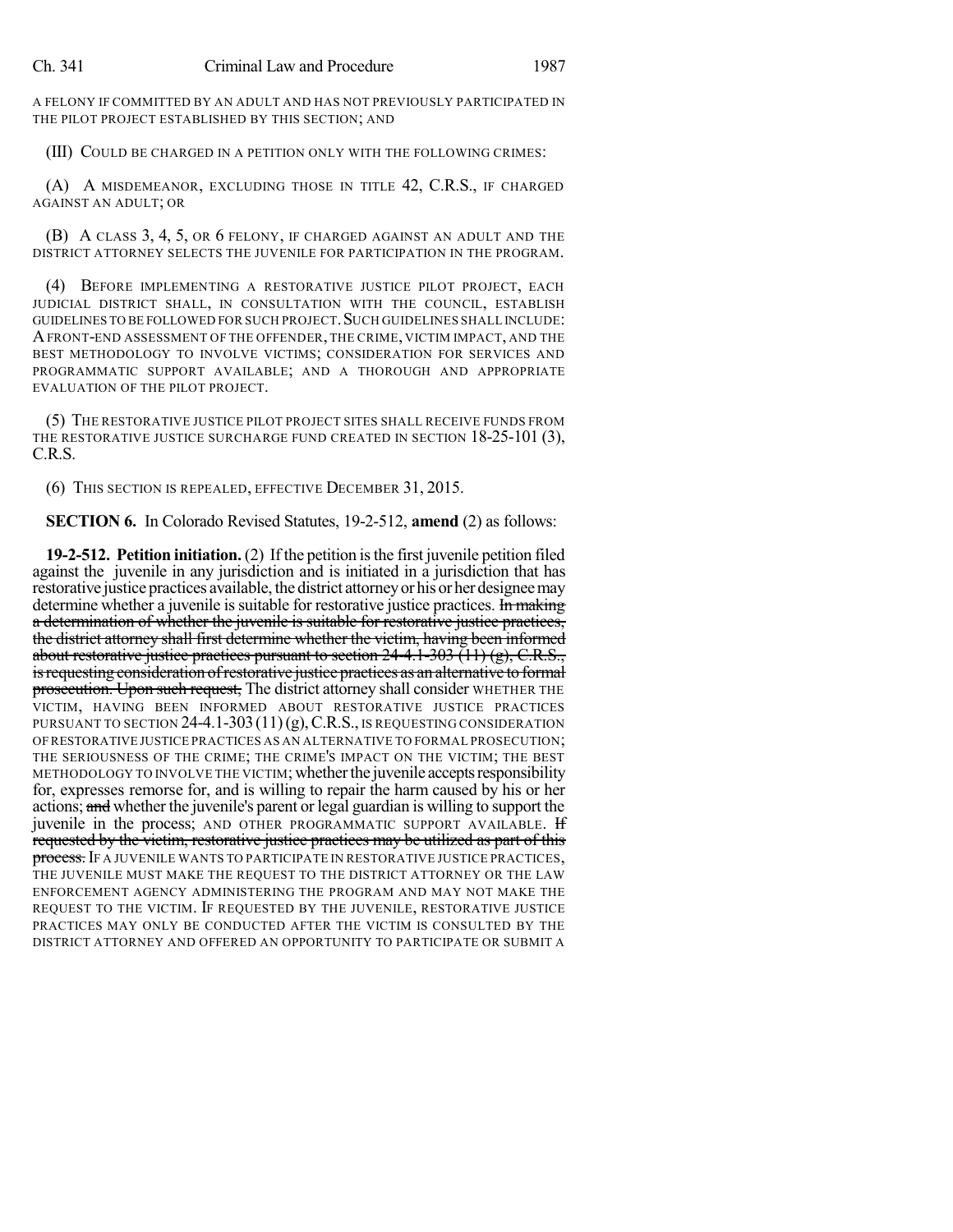VICTIM IMPACT STATEMENT. IF A VICTIM ELECTS NOT TO ATTEND, A VICTIM-OFFENDER CONFERENCE MAY BE HELD WITH A SUITABLE VICTIM SURROGATE OR VICTIM ADVOCATE, AND THE VICTIM MAY SUBMIT A VICTIM-IMPACT STATEMENT. The district attorney may offer dismissal of charges as an option for the successful completion of these and any other conditions imposed and designed to address the harm done to the victim and the community by the offender, subject to approval by the court.

# **SECTION 7.** In Colorado Revised Statutes, 19-2-706, **amend** (1) as follows:

**19-2-706. Advisement.** (1) At the first appearance before the court after the filing of a petition, the juvenile and his or her parents, guardian, or other legal custodian shall be advised by the court of their constitutional and legal rights asset forth in rule 3 of the Colorado rules of juvenile procedure. Such advisement shall include the possibility of restorative justice practices, including victim-offender conferences if applicable IF RESTORATIVE JUSTICE PRACTICES ARE AVAILABLE IN THE JURISDICTION. The advisement regarding restorative justice practices does not establish any right to restorative justice practices on behalf of the juvenile. and failure to provide an advisement regarding restorative justice practices does not constitute any legal error by the court.

**SECTION 8.** In Colorado Revised Statutes, 19-2-708, **amend** (2) as follows:

**19-2-708. Entry of plea.** (2) Upon the entry of a plea of guilty to one or more of the allegations contained in the petition, the court shall advise the juvenile in accordance with rule 3 of the Colorado rules of juvenile procedure. Such advisement shall include the possibility of restorative justice practices, including victim-offender conferences if applicable RESTORATIVE JUSTICE PRACTICES ARE AVAILABLE IN THE JURISDICTION. The advisement regarding restorative justice practices does not establish any right to restorative justice practices on behalf of the juvenile. and failure to provide an advisement regarding restorative justice practices does not constitute any legal error by the court.

**SECTION 9.** In Colorado Revised Statutes, 19-2-905, **amend** (4) as follows:

**19-2-905. Presentence investigation.**(4) Priortosentencinga juvenilewhowas adjudicated for an offense that would be a felony or misdemeanor not contained in title 42, C.R.S., if committed by an adult, the court upon the request of the victim, may order the juvenile to participate in an assessment to determine whether the juvenile would be suitable for participation in restorative justice practices that would be a part of the juvenile's sentence; except that the court may not order participation in a restorative justice practice if the juvenile was adjudicated a delinquent for unlawful sexual behavior, as defined in section 16-22-102 (9), C.R.S., a crime in which the underlying factual basisinvolves domestic violence, as defined in section  $18-6-800.3$  (1), C.R.S., stalking as defined in section  $18-3-602$ , C.R.S., or violation of a protection order as defined in section 18-6-803.5, C.R.S. If the court orders a suitability assessment, the assessor shall provide the services for a fee of no more than forty dollars based on a sliding scale; however, the fee may be waived by the court REDUCED BY THE COURT BASED ON A SLIDING SCALE CONSISTENT WITH GUIDELINES USED TO DETERMINE ELIGIBILITY FOR APPOINTMENT OF COUNSEL. IF A JUVENILE WANTS TO PARTICIPATE IN RESTORATIVE JUSTICE PRACTICES, THE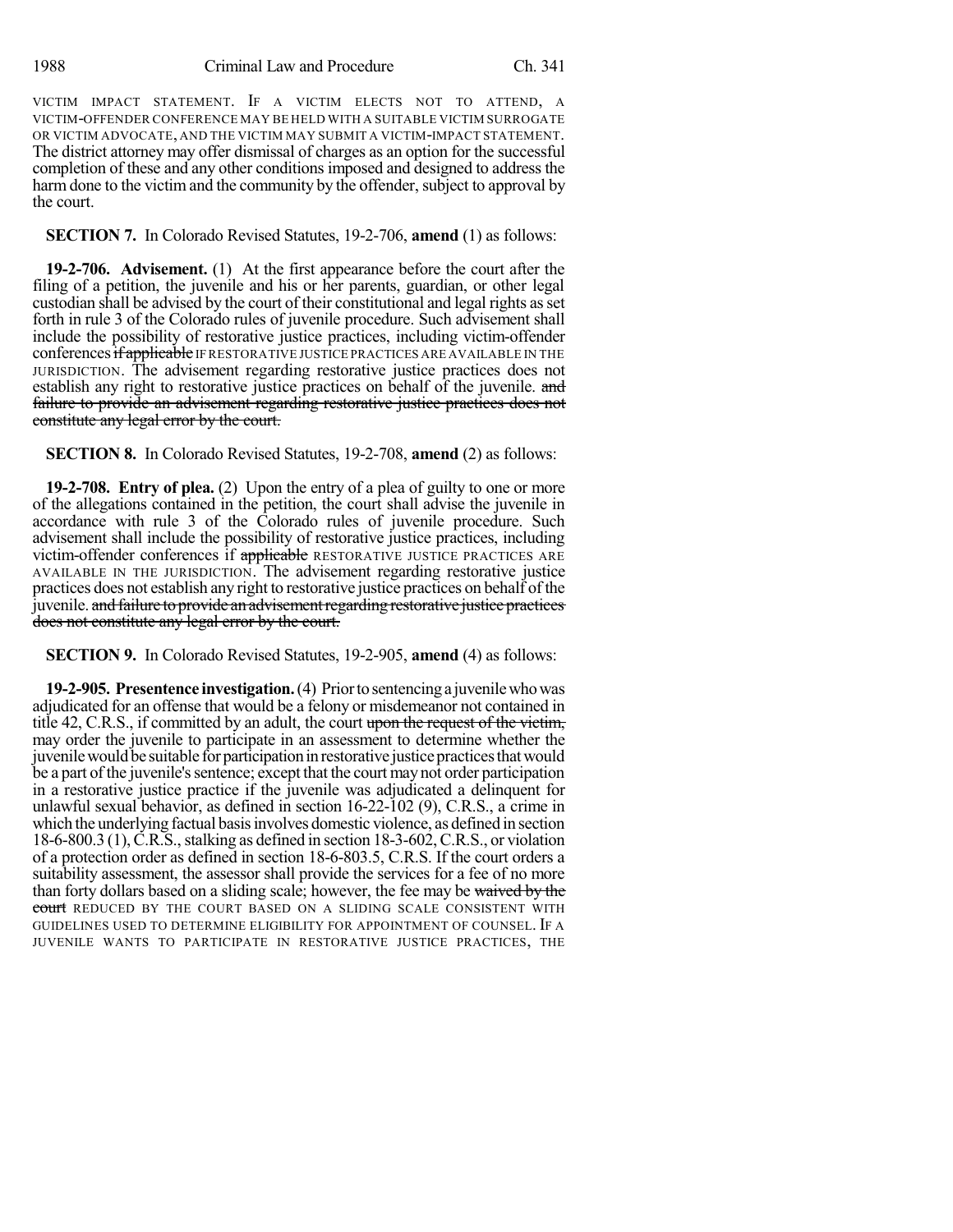#### Ch. 341 Criminal Law and Procedure 1989

JUVENILE MUST MAKE THE REQUEST TO THE DISTRICT ATTORNEY OR THE LAW ENFORCEMENT AGENCY ADMINISTERING THE PROGRAM AND MAY NOT MAKE THE REQUEST TO THE VICTIM. IF REQUESTED BY THE JUVENILE OR LAW ENFORCEMENT AGENCY, A VICTIM-OFFENDER CONFERENCE MAY ONLY BE CONDUCTED AFTER THE VICTIM IS CONSULTED BY THE DISTRICT ATTORNEY AND OFFERED AN OPPORTUNITY TO PARTICIPATE OR SUBMIT A VICTIM IMPACT STATEMENT.IF A VICTIM ELECTS NOT TO ATTEND, A VICTIM-OFFENDER CONFERENCE MAY BE HELD WITH A SUITABLE VICTIM SURROGATE OR VICTIM ADVOCATE, AND THE VICTIM MAY SUBMIT A VICTIM-IMPACT STATEMENT. If the juvenile participates in a restorative justice practices victim-offender conference, the facilitator shall provide these services for a fee of no more than one hundred twenty-five dollars based on a sliding scale; however, the fee may be waived by the court.

**SECTION 10.** In Colorado Revised Statutes, add article 25 to title 18 as follows:

### **ARTICLE 25 Restorative Justice Surcharge**

**18-25-101. Restorative justice surcharge - definitions.**(1) EACH PERSON WHO IS CONVICTED OF A CRIME AND EACH JUVENILE ADJUDICATED OF A CRIME SHALL BE REQUIRED TO PAY A TEN DOLLAR SURCHARGE TO THE CLERK OF THE COURT FOR THE JUDICIAL DISTRICT IN WHICH THE CONVICTION OCCURS.

(2) THE CLERK OF THE COURT SHALL ALLOCATE THE SURCHARGE REQUIRED BY SUBSECTION (1) OF THIS SECTION AS FOLLOWS:

(a) FIVE PERCENT SHALL BE RETAINED BY THE CLERK OF THE COURT FOR ADMINISTRATIVE COSTS INCURRED PURSUANT TO THIS SUBSECTION (1). SUCH AMOUNT RETAINED SHALL BE TRANSMITTED TO THE STATE TREASURER FOR DEPOSIT IN THE JUDICIAL STABILIZATION CASH FUND CREATED IN SECTION 13-32-101 (6), C.R.S.

(b) NINETY-FIVE PERCENT SHALL BE TRANSFERRED TO THE STATE TREASURER, WHO SHALL CREDIT THE SAME TO THE RESTORATIVE JUSTICE SURCHARGE FUND CREATED PURSUANT TO SUBSECTION (3) OF THIS SECTION.

(3) (a) THERE IS CREATED IN THE STATE TREASURY THE RESTORATIVE JUSTICE SURCHARGE FUND THAT CONSISTS OF MONEYS RECEIVED BY THE STATE TREASURER PURSUANT TO THIS SECTION. THE MONEYS IN THE FUND ARE SUBJECT TO ANNUAL APPROPRIATION BY THE GENERAL ASSEMBLY TO THE JUDICIAL DEPARTMENT FOR DISTRIBUTION TO JUDICIAL DISTRICTS THAT OFFER RESTORATIVE JUSTICE PROGRAMS AND TO THE RESTORATIVE JUSTICE COORDINATING COUNCIL FOR ADMINISTRATIVE EXPENSES.

(b) THE JUDICIAL DEPARTMENT SHALL ESTABLISH GUIDELINES FOR THE DISTRIBUTION OF THE MONEYS FROM THE FUND TO ASSIST IN DEFRAYING THE COSTS OF RESTORATIVE JUSTICE PROGRAMS, INCLUDING BUT NOT LIMITED TO PROCEDURES FOR PROGRAMS TO USE IN APPLYING TO THE JUDICIAL DEPARTMENT FOR MONEYS FROM THE FUND.

(c) THE JUDICIAL DEPARTMENT SHALL NOT EXPEND ANY MONEYS UNTIL THE FUND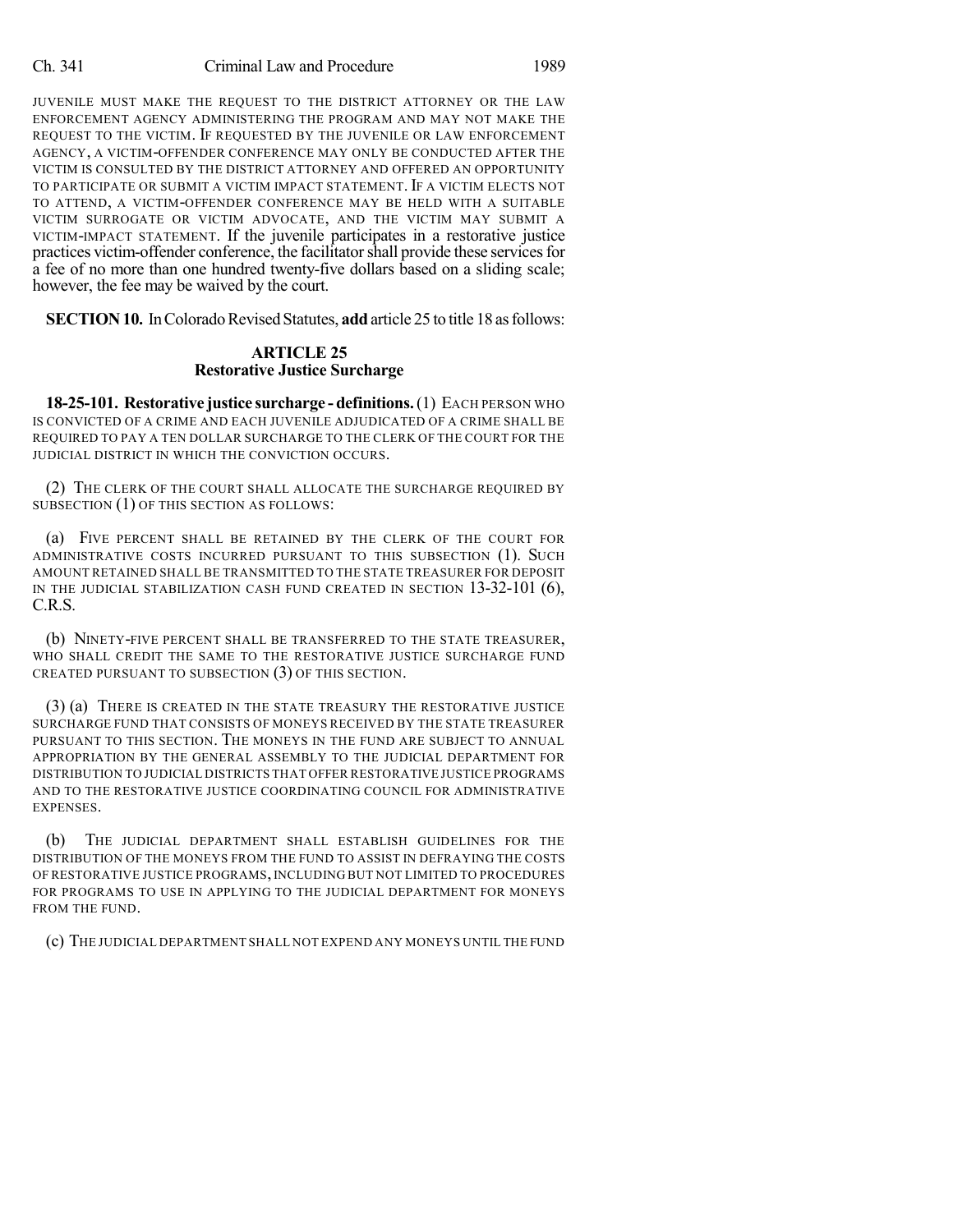HAS ENOUGH MONEY TO PAY THE EXPENSES NECESSARY TO ADMINISTER THE FUND.

(d) ALL INTEREST DERIVED FROM THE DEPOSIT AND INVESTMENT OF MONEYS IN THE FUND MUST BE CREDITED TO THE FUND. ANY MONEYS NOT APPROPRIATED BY THE GENERAL ASSEMBLY MUST REMAIN IN THE FUND AND MAY NOT BE TRANSFERRED OR REVERT TO THE GENERAL FUND OF THE STATE AT THE END OF ANY FISCAL YEAR.

(4) THE COURT MAY WAIVE ALL OR ANY PORTION OF THE SURCHARGE REQUIRED BY SUBSECTION (1) OF THIS SECTION IF THE COURT FINDS THAT A PERSON OR JUVENILE IS INDIGENT OR FINANCIALLY UNABLE TO PAY ALL OR ANY PORTION OF THE SURCHARGE.THE COURT MAY WAIVE ONLY THAT PORTION OF THE SURCHARGE THAT THE COURT FINDS THAT THE PERSON OR JUVENILE IS FINANCIALLY UNABLE TO PAY.

(5) AS USED IN THIS SECTION, "CONVICTED" AND "CONVICTION" MEAN A PLEA OF GUILTY ACCEPTED BY THE COURT,INCLUDINGA PLEA OFGUILTY ENTERED PURSUANT TO A DEFERRED SENTENCE UNDER SECTION 18-1.3-102, A VERDICT OF GUILTY BY A JUDGE OR JURY, OR A PLEA OF NO CONTEST ACCEPTED BY THE COURT.

**SECTION 11.** In Colorado Revised Statutes, 24-4.1-302.5, **amend** (1) (l.5) as follows:

**24-4.1-302.5. Rights afforded to victims.** (1) In order to preserve and protect a victim's rights to justice and due process, each victim of a crime shall have the following rights:

(l.5) The right to be informed about the possibilityofrestorative justice practices, asdefinedinsection18-1-901(3)(o.5),C.R.S., WHICH INCLUDES VICTIM-OFFENDER CONFERENCES;

**SECTION 12.** In Colorado Revised Statutes, 24-4.1-303, **amend** (11) (g) as follows:

**24-4.1-303. Procedures for ensuring rights of victims of crimes.** (11) The district attorney shall inform a victim of the following:

(g) The availabilityofrestorative justice practices, as defined in section 18-1-901 (3) (o.5), C.R.S., WHICH INCLUDES VICTIM-OFFENDER CONFERENCES;

**SECTION 13. Appropriation.** (1) In addition to any other appropriation, there is hereby appropriated, out of any moneys in the general fund, not otherwise appropriated, to the judicial department, for the fiscal year beginning July 1, 2013, the sum of \$20,629 and 0.3 FTE, or so much thereof as may be necessary, to be allocated for the implementation of this act as follows:

(a) \$17,992 and 0.3 FTE for general courts administration for personalservices;

(b) \$285 for general courts administration for operating expenses; and

(c) \$2,352 for courthouse capital/infrastructure maintenance.

(2) In addition to anyother appropriation, there is herebyappropriated, out of any